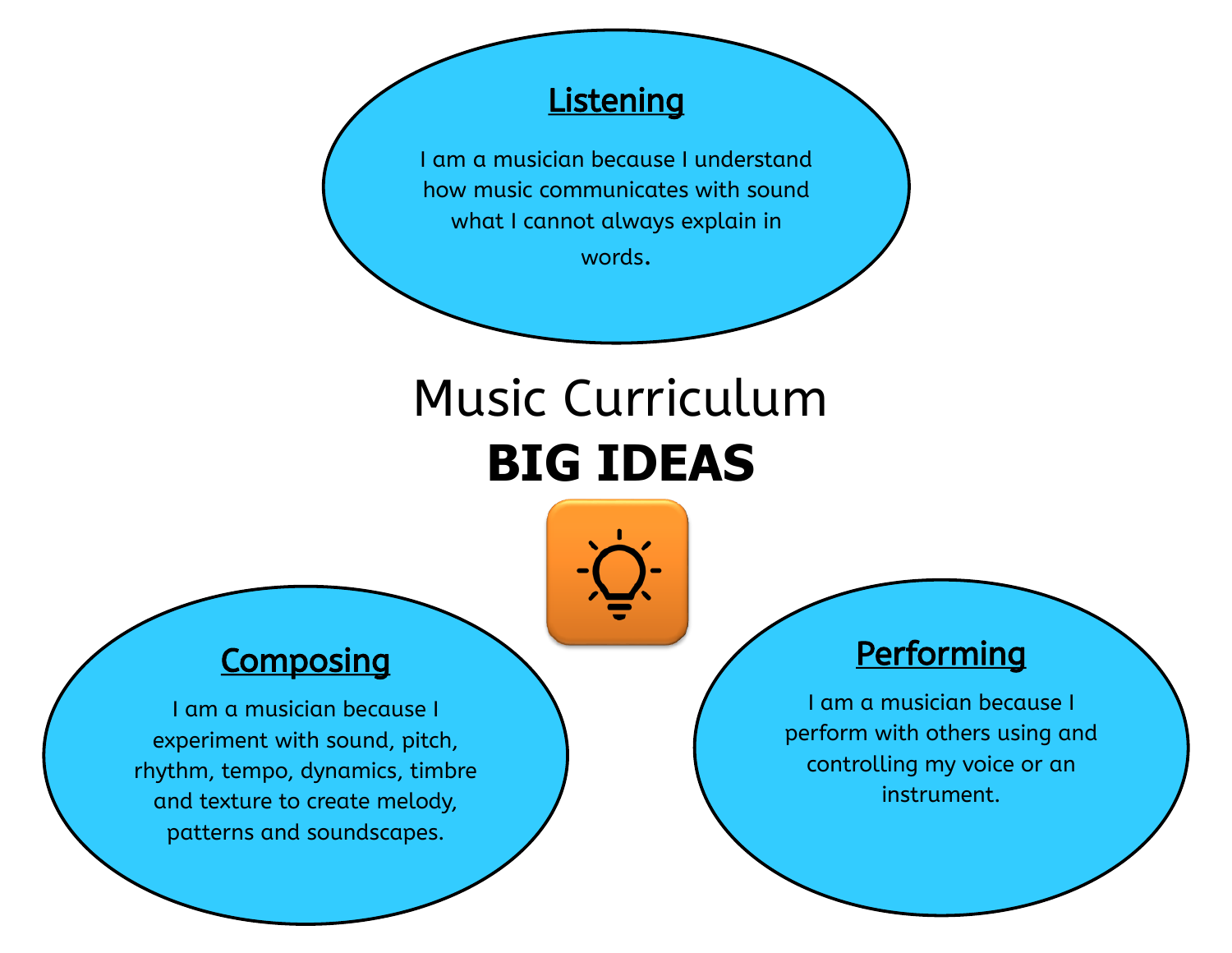

## Music Curriculum

Music teaching is underpinned by the three **BIG IDEAS.** Music is a practical subject; it is academic, creative, technical, intellectual and challenging. Musical learning is about thinking and acting musically. This means that music lessons should be about learning in and through music, not solely about music. Music lessons should be focussed on developing children's imagination and creativity, building up pupils' knowledge, skills and understanding.

| <b>BIG IDEA</b>   | <b>EYFS</b>                                                                                                                                                                                                     | <b>KS1</b>                                                                                                                                                | KS <sub>2</sub>                                                                                                                                                                                                                                                                                                                                             |
|-------------------|-----------------------------------------------------------------------------------------------------------------------------------------------------------------------------------------------------------------|-----------------------------------------------------------------------------------------------------------------------------------------------------------|-------------------------------------------------------------------------------------------------------------------------------------------------------------------------------------------------------------------------------------------------------------------------------------------------------------------------------------------------------------|
| <b>LISTENING</b>  | Listen to a range of songs<br>$\Diamond$<br>and rhymes                                                                                                                                                          | Listen with concentration and<br>understanding to a range of<br>high quality live and recorded<br>music                                                   | Listen with attention to detail<br>$\Diamond$<br>and recall sounds with increas-<br>ing aural memory<br>Use and<br>♦<br>Appreciate and understand a<br>♦<br>understand<br>wide range of high -quality live<br>staff and<br>and recorded music drawn from<br>other<br>different traditions and from<br>musical<br>great composers and musicians<br>notations |
| <b>COMPOSING</b>  | Invent, adapt and recount<br>$\Diamond$<br>narratives and stories with<br>peers and their teacher<br>Create patterns and invent<br>♦<br>actions for songs, rhymes<br>and instrumental music                     | Experiment with, create, select<br>and combine sounds using inter<br>-related dimensions of music                                                         | Improvise and compose music<br>for a range of purposes using<br>Develop an<br>the inter -related dimensions of<br>understand-<br>music<br>ing of the<br>history of<br>music                                                                                                                                                                                 |
| <b>PERFORMING</b> | Sing a range of well-known $ \diamond$<br>$\Diamond$<br>nursery rhymes and songs<br>Perform songs, rhymes,<br>poems and stories with<br>others, and $-$ when appro-<br>priate try to move in time<br>with music | Use their voice expressively<br>and creatively by singing songs<br>and speaking chants and<br>rhymes<br>Play tuned and untuned instru-<br>ments musically | Play and perform in solo and<br>ensemble contexts, using their<br>voices and playing musical in-<br>struments with increasing accu-<br>racy, fluency, control and ex-<br>pression                                                                                                                                                                           |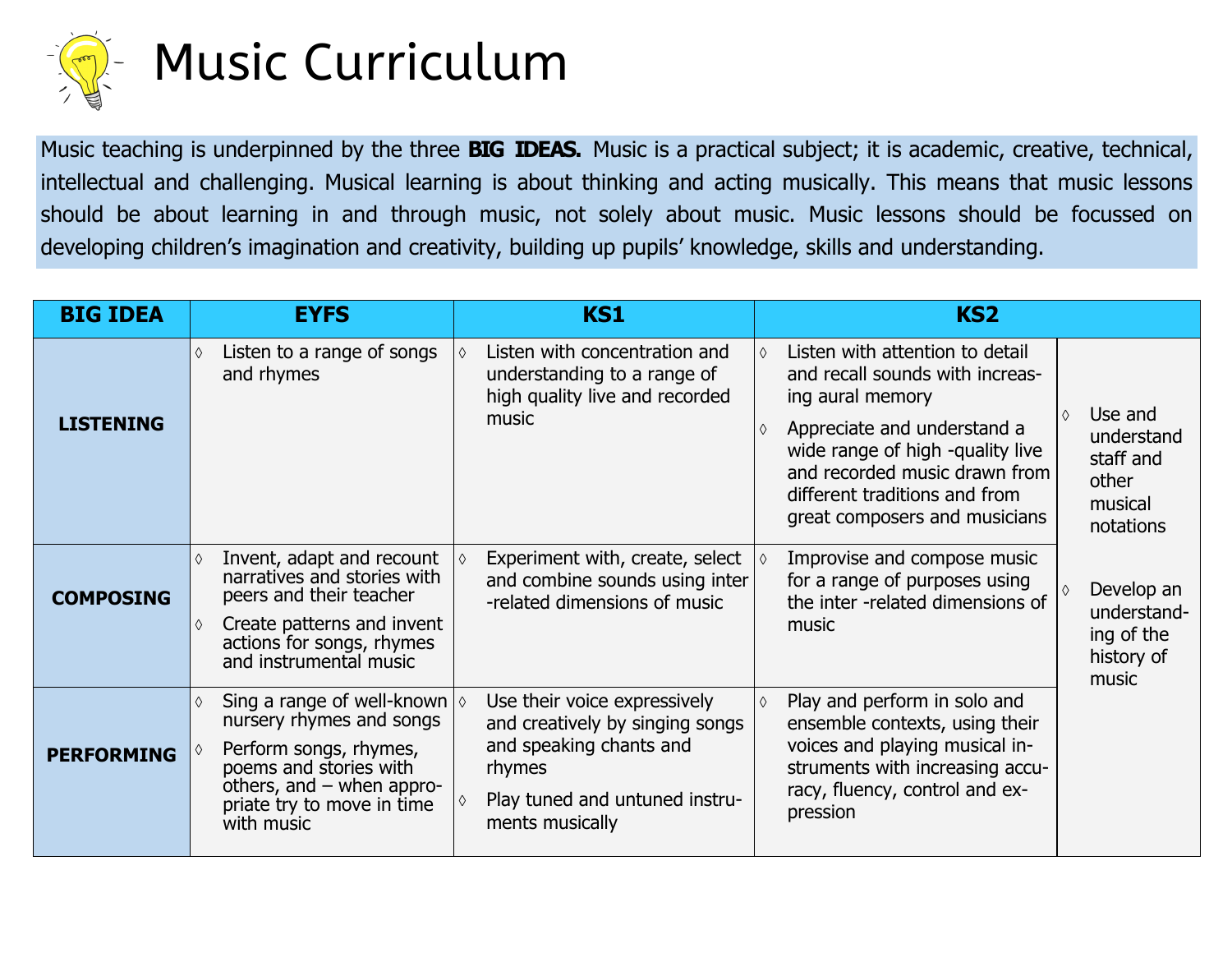

Skills Progression

| <b>Skills</b>                             | <b>EYFS</b>                                                                           | <b>Year 1</b>                                                                                                               |
|-------------------------------------------|---------------------------------------------------------------------------------------|-----------------------------------------------------------------------------------------------------------------------------|
| <b>Singing and</b>                        | Accurately sing songs that uses steps (up to five notes) and<br>♦<br>thirds (nee-naw) | Accurately sing songs with a 5 note pitch range and can sing songs<br>with intervals of thirds, fourths, and fifths         |
|                                           | Recognise higher and lower <b>pitch</b> sounds and can represent it $\Diamond$        | Recognise and talk about higher, lower, and middle sounding pitches.                                                        |
| <b>Voice</b>                              | through movement, words, and instruments                                              | Know that notes can move up and down in steps.<br>$\Diamond$                                                                |
|                                           |                                                                                       | Listen to and sing back short musical phrases<br>♦                                                                          |
|                                           | Make a range of sounds with their voice<br>♦                                          | Experiment with tuned and untuned sounds within a given structure<br>♦                                                      |
| <b>Composition</b>                        | Make a range of sounds with instruments                                               | Make up simple patterns using different instruments<br>0                                                                    |
|                                           | Represent sounds pictorially<br>♦                                                     |                                                                                                                             |
| <b>Notation</b>                           | Read pictorial representations of music e.g. music story map<br>♦                     | Read pictorial representations of music e.g. music story map<br>♦                                                           |
| <b>Listening and</b><br><b>Evaluating</b> | Say if they like or dislike a piece of music<br>♦                                     | Form an opinion to express how they feel about a piece of music<br>♦                                                        |
|                                           | Identify and distinguish environmental sounds<br>♦                                    | Recognise repeated patterns                                                                                                 |
|                                           | Begin to describe the sounds? (e.g. loud, quiet, high, low,<br>fast, slow)            | tell the difference between a fast and slow tempo, loud and quiet,<br>and high and low sounds                               |
|                                           | Begin to express how music makes them feel?<br>♦                                      |                                                                                                                             |
|                                           | Use voice to speak/sing/chant<br>♦                                                    | Sing a song whist another simple part is being sung (an ostinato, or a simple two-part round) creating layers of sound<br>♦ |
|                                           | Join in with singing<br>♦                                                             |                                                                                                                             |
| <b>Performance</b>                        | Clap short rhythmic patterns                                                          | Perform music learned or made on untuned percussion<br>♦                                                                    |
|                                           | Experiment with creating sounds with different instruments<br>♦                       |                                                                                                                             |
|                                           | Perform a rhythm<br>♦                                                                 |                                                                                                                             |
|                                           |                                                                                       |                                                                                                                             |
|                                           | Hold ocarina correctly<br>♦                                                           | Hold ocarina correctly<br>♦                                                                                                 |
| <b>Instrumental</b>                       | Make a clear sound on ocarina                                                         | Make a clear sound on ocarina<br>♦                                                                                          |
|                                           | Cover the holes so that the ocarina doesn't squeak<br>♦                               | Cover the holes so that the ocarina doesn't squeak<br>0                                                                     |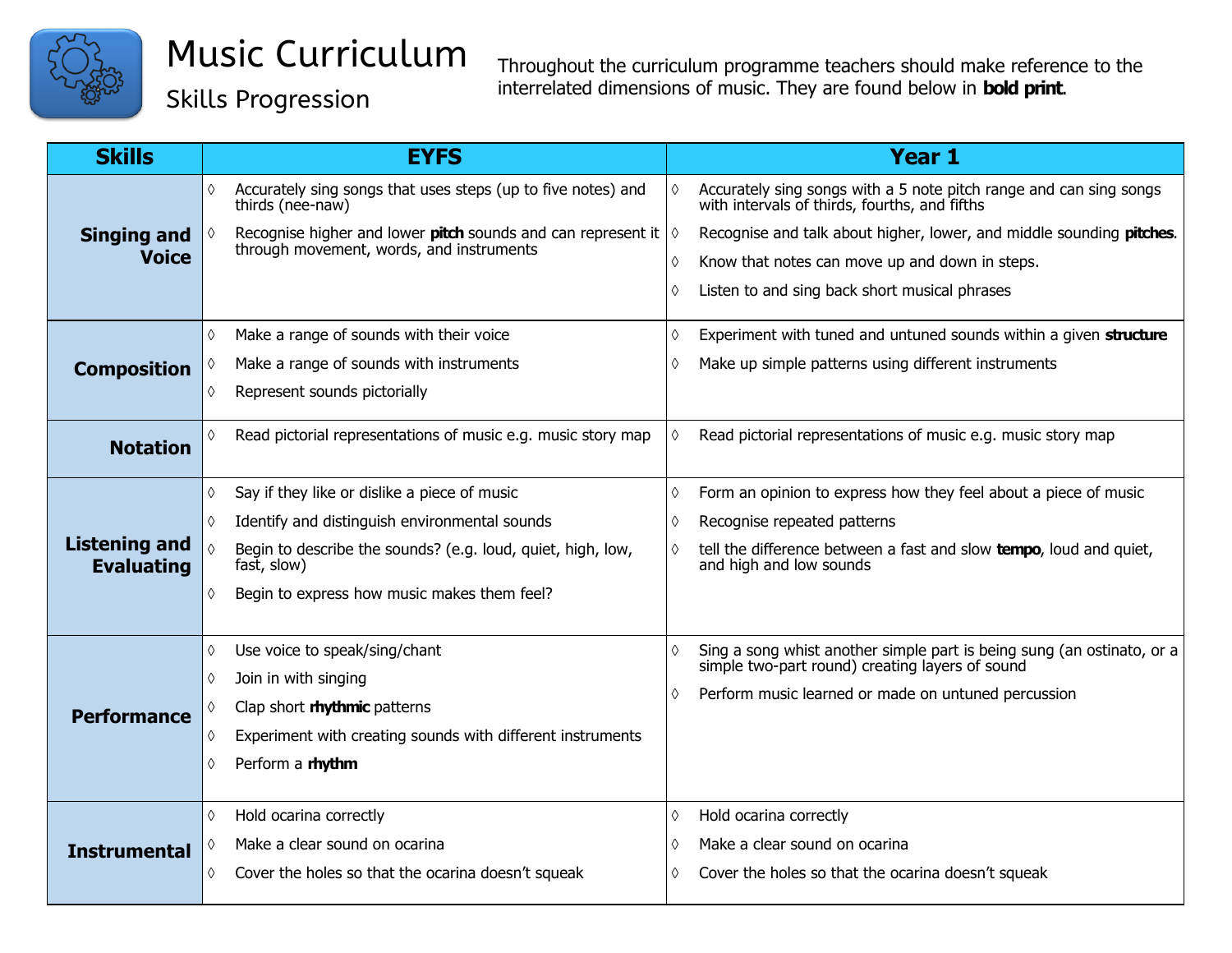

Skills Progression

| <b>Skills</b>                             | <b>Year 2</b>                                                                                                                                                                                                                                             | <b>Year 3</b>                                                                                                                                                                                                                                                  |
|-------------------------------------------|-----------------------------------------------------------------------------------------------------------------------------------------------------------------------------------------------------------------------------------------------------------|----------------------------------------------------------------------------------------------------------------------------------------------------------------------------------------------------------------------------------------------------------------|
| <b>Singing and</b><br><b>Voice</b>        | Recognise phrase lengths and know when to breathe<br>♦<br>Sing songs expressively<br>♦<br>$\Diamond$<br>Recall and remember longer songs                                                                                                                  | Sing with awareness of pulse and control of rhythm<br>♦<br>Recognise simple phrases<br>♦<br>Sing songs and create different vocal effects.<br>$\Diamond$                                                                                                       |
| <b>Composition</b>                        | Make up short musical patterns to reflect a journey<br>♦<br>Select and combine sounds as part of a group from different<br>♦<br>starting ideas<br>Create a sequence of sounds that are based on a stimulus (e.g.<br>♦<br>Water) and notate it pictorially | $\Diamond$<br>Create repeated patterns using a range of instruments<br>Combine different sounds to create a specific mood or feeling<br>♦<br>Combine different interrelated dimensions of music (e.g. fast/<br>slow, high/low, loud/soft) in their composition |
| <b>Notation</b>                           | Create my own symbols to match a sound<br>♦                                                                                                                                                                                                               | Read notes BAG on a stave, and play them on a glockenspiel /<br>$\Diamond$<br>xylophone                                                                                                                                                                        |
| <b>Listening and</b><br><b>Evaluating</b> | Listen to a variety of musical styles and explain preferences<br>♦<br>Recognise key instruments that relate to the music they have<br>♦<br>learned about                                                                                                  | Continue to listen to and compare music from different times<br>$\Diamond$<br>and places—describing them using the <b>interrelated dimensions</b> of<br>music<br>Able to recognise a range of instruments by ear<br>♦                                          |
| Performance                               | Sing and play part of a song confidently that I've practiced<br>♦<br>Play 3 note melodies using tuned percussion e.g. Hot cross buns<br>♦<br>Perform together and follow instructions<br>♦                                                                | Play as part of an ensemble with different instruments and play<br>$\Diamond$<br>at the correct dynamic level and tempo<br>Aware of my audience and can present my performances with<br>♦<br>pride and confidence                                              |
| <b>Instrumental</b>                       | Follow the teacher to place the correct fingers on the correct<br>♦<br>hole<br>Use the tongue to make clear notes<br>♦<br>Know how to translate the pictures of ocarina holes on the<br>♦<br>board, onto my ocarina                                       | Play 5 notes, B A G E & D (the pentatonic scale) on the glocken-<br>$\Diamond$<br>spiel<br>Know how the notes on the glockenspiel relate to the notes on<br>♦<br>the stave                                                                                     |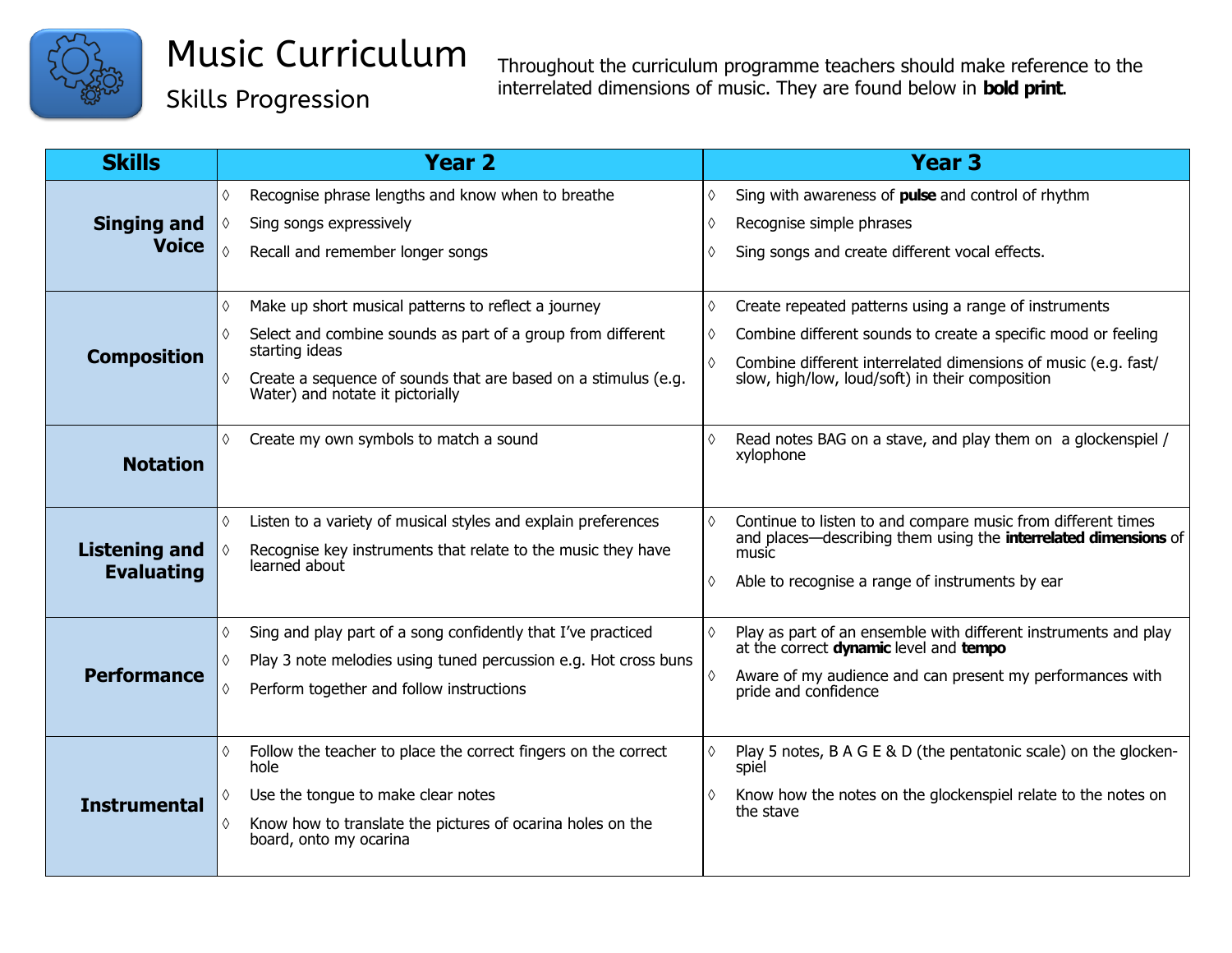

Skills Progression

| <b>Skills</b>                             | <b>Year 4</b>                                                                                                                                                                                                                                                                                               | <b>Year 5</b>                                                                                                                                                                                                                                                                                | Year <sub>6</sub>                                                                                                                                                                                                 |  |
|-------------------------------------------|-------------------------------------------------------------------------------------------------------------------------------------------------------------------------------------------------------------------------------------------------------------------------------------------------------------|----------------------------------------------------------------------------------------------------------------------------------------------------------------------------------------------------------------------------------------------------------------------------------------------|-------------------------------------------------------------------------------------------------------------------------------------------------------------------------------------------------------------------|--|
| <b>Singing and</b><br><b>Voice</b>        | Can sing songs from memory with increasing<br>$\Diamond$<br>expression, accuracy and fluency<br>Understands how mouth shapes can affect<br>♦<br>voice sounds                                                                                                                                                | Understand how developing good posture<br>and improves singing<br>Can sing songs in tune and with aware-<br>ness of other parts                                                                                                                                                              | Can sing in 2 part or 3 part harmony, identi-<br>$\Diamond$<br>fying the melodic phrases<br>Can sing with confidence in small groups<br>and alone, and begin to have awareness of<br>improvisation with the voice |  |
| <b>Composition</b>                        | Create textures by combining sounds in dif-<br>♦<br>ferent ways<br>Can play in time with others in a group. Can<br>$\Diamond$<br>improvise tunes based around the pentatonic<br>scale<br>Can use garage band to compose and record<br>♦<br>sequences of sound                                               | Compose simple melodies on tuned per-<br>cussion.<br>Use garage band to compose and record<br>sequences of sound, understanding how<br>to apply and edit loops.<br>Use pitch, tempo and dynamics to<br>create a piece of music that describes a<br>journey                                   | $\Diamond$<br>Can use a variety of features of garage<br>band to compose individually and in pairs<br>Can improve own work by analysis, evalua-<br>tion and comparison                                            |  |
| <b>Notation</b>                           | Can notate a group composition where each<br>$\Diamond$<br>member plays a different part using graphic<br>notation<br>$\Diamond$<br>Can read musical notation on the recorder<br>♦<br>$\Diamond$                                                                                                            | Can notate group compositions using musical or graphic notation, identifying how all the<br>parts fit together<br>Can read musical notation to play simple pieces on recorder and melodica<br>Can read and play some TAB notation for ukulele                                                |                                                                                                                                                                                                                   |  |
| <b>Listening and</b><br><b>Evaluating</b> | $\Diamond$<br>Listen to a variety of music styles and com-<br>ment on the tempo, dynamics, pitch and<br>timbre                                                                                                                                                                                              | Can identify different moods and <b>textures</b> $\Diamond$<br>$\Diamond$<br>Can evaluate own and others' composi-<br>$\Diamond$<br>tions and make improvements                                                                                                                              | Can listen to longer pieces of music and<br>identify features<br>Can comment on how the interrelated di-<br>♦<br>mensions have been used expressively in a<br>piece                                               |  |
| <b>Performance</b>                        | Perform with awareness of different parts<br>♦<br>Perform a simple part of an ensemble rhyth-<br>♦<br>mically                                                                                                                                                                                               | Can use tuned percussion / melodic instruments / voice with increasing accuracy, fluency<br>$\Diamond$<br>control and expression<br>Can perform an ostinato in an ensemble whilst maintaining a pulse / beat<br>♦<br>Can perform a solo piece on an instrument, using notation<br>$\Diamond$ |                                                                                                                                                                                                                   |  |
| <b>Instrumental</b>                       | Hold a recorder with the left hand at the top<br>♦<br>Blow gently and use the tongue to separate<br>♦<br>the notes<br>Know how to play B, A, G, E and D in a range<br>of simple melodies<br>Know how the notes on the recorder relate to<br>♦<br>the notes on the stave<br>Can read rests on the stave<br>♦ | Hold the ukulele correctly<br>$\Diamond$<br>Play the open strings with correct technique<br>♦<br>Can make simple chord shapes: C, Am, F, G<br>$\Diamond$<br>$\Diamond$<br>Can strum in time to a beat<br>Can accompany songs and as part of a class ensemble<br>$\Diamond$                   | Can play a sea shanty and/or traditional tune on the melodica solo and in an ensemble                                                                                                                             |  |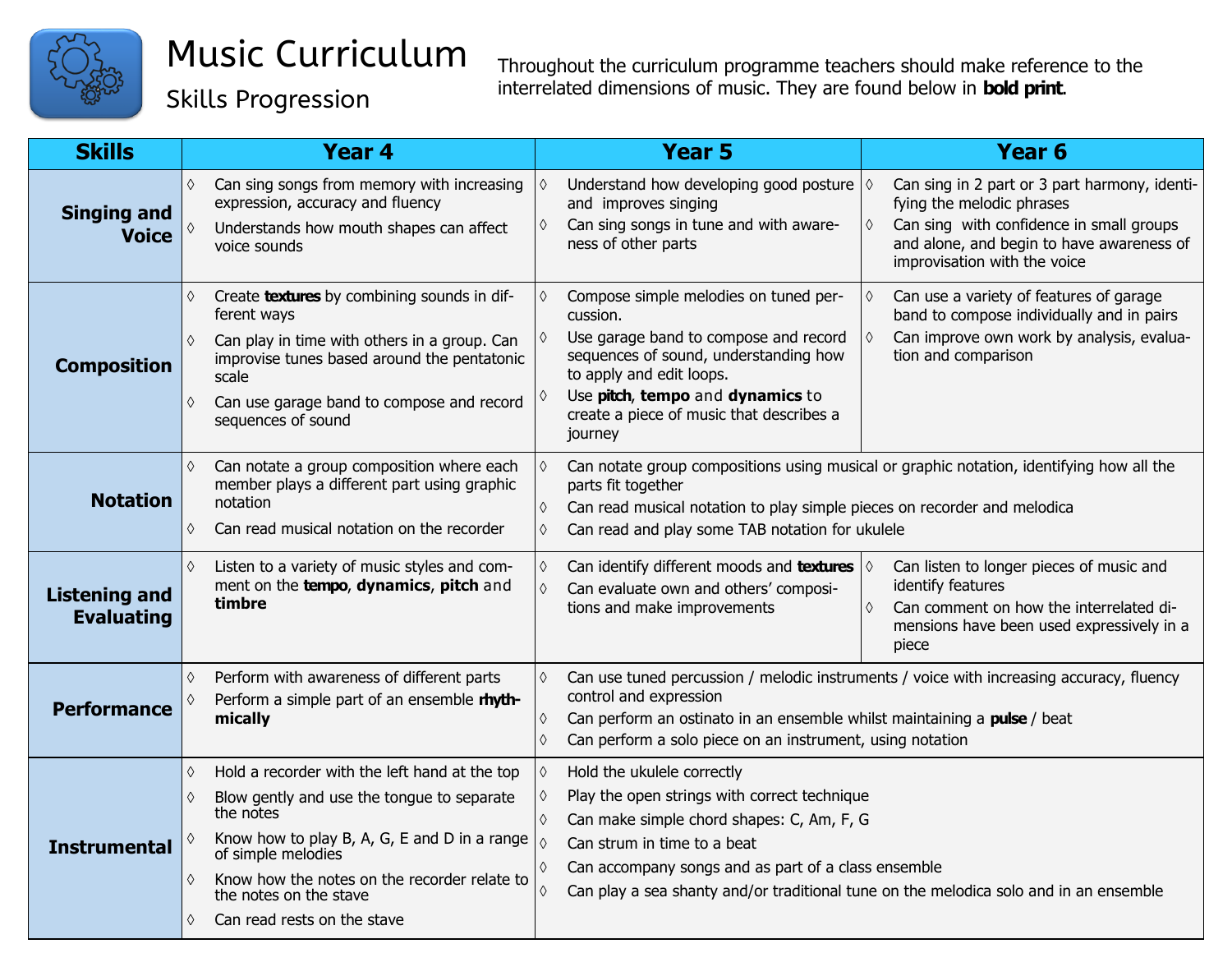### Music Curriculum

### Vocabulary Progression: YR-6

| <b>EYFS-Reception</b>                                                                    |                                                                                  |                                                                                           |                                                                                         |                                                    |                                                                |
|------------------------------------------------------------------------------------------|----------------------------------------------------------------------------------|-------------------------------------------------------------------------------------------|-----------------------------------------------------------------------------------------|----------------------------------------------------|----------------------------------------------------------------|
| <b>High</b><br>Low                                                                       | Fast<br>Slow                                                                     | Loud<br>Quiet (use instead of<br>'soft')                                                  | Chant<br><b>Follow</b><br>Sing                                                          | Instrument<br>Song<br>Sounds                       | <b>Rhythm</b><br>Repeat                                        |
|                                                                                          | <b>KEY STAGE 1</b> (as EYFS plus:)                                               |                                                                                           |                                                                                         |                                                    |                                                                |
| <b>Beat</b><br><b>Beater</b><br>Cymbal<br><b>Drum</b><br>Perform<br>Tune<br><b>Voice</b> | High (sound)<br>Listen<br>Loud<br>Low (sound)<br>Quiet<br><b>Pitch</b><br>Volume | <b>Shaker</b><br>Steady beat<br>Tambourine<br><b>Tempo</b><br>Triangle<br>Body percussion | Chime bar<br>Claves<br>Recorder<br><b>Tuned Percussion</b><br><b>Untuned Percussion</b> | Accompany<br>Percussion<br>Compose<br><b>Score</b> | Ostinato<br>Phrase<br><b>Duration</b><br>Chord<br><b>Pulse</b> |
| <b>KEY STAGE 2</b> (Year 3 as KS1 plus:)                                                 |                                                                                  |                                                                                           |                                                                                         |                                                    |                                                                |
| Names of orchestral<br>instruments<br>Accompaniment<br>call and response<br>Composer     | <b>Drone</b><br><b>Duet</b><br><b>Dynamics</b>                                   | <b>Lyrics</b><br>Melodic phrase<br>Melody<br><b>Unison</b>                                | Orchestra<br>Orchestration<br>Ostinato<br>Round                                         | <b>Scale</b><br><b>Structure</b><br>Theme          | <b>Castanets</b><br>Glockenspiel<br>Woodblock<br>Xylophone     |
| KEY STAGE 2 (Year 4-6 as KS1/Y3 plus:)                                                   |                                                                                  |                                                                                           |                                                                                         |                                                    |                                                                |
| Harmony                                                                                  | Improvise                                                                        | Pentatonic                                                                                | Accent                                                                                  | <b>Bass</b>                                        | <b>Notation</b>                                                |
| <b>Texture</b>                                                                           | <b>Timbre</b>                                                                    | <b>Diction</b>                                                                            | Interval                                                                                | Syncopation                                        |                                                                |